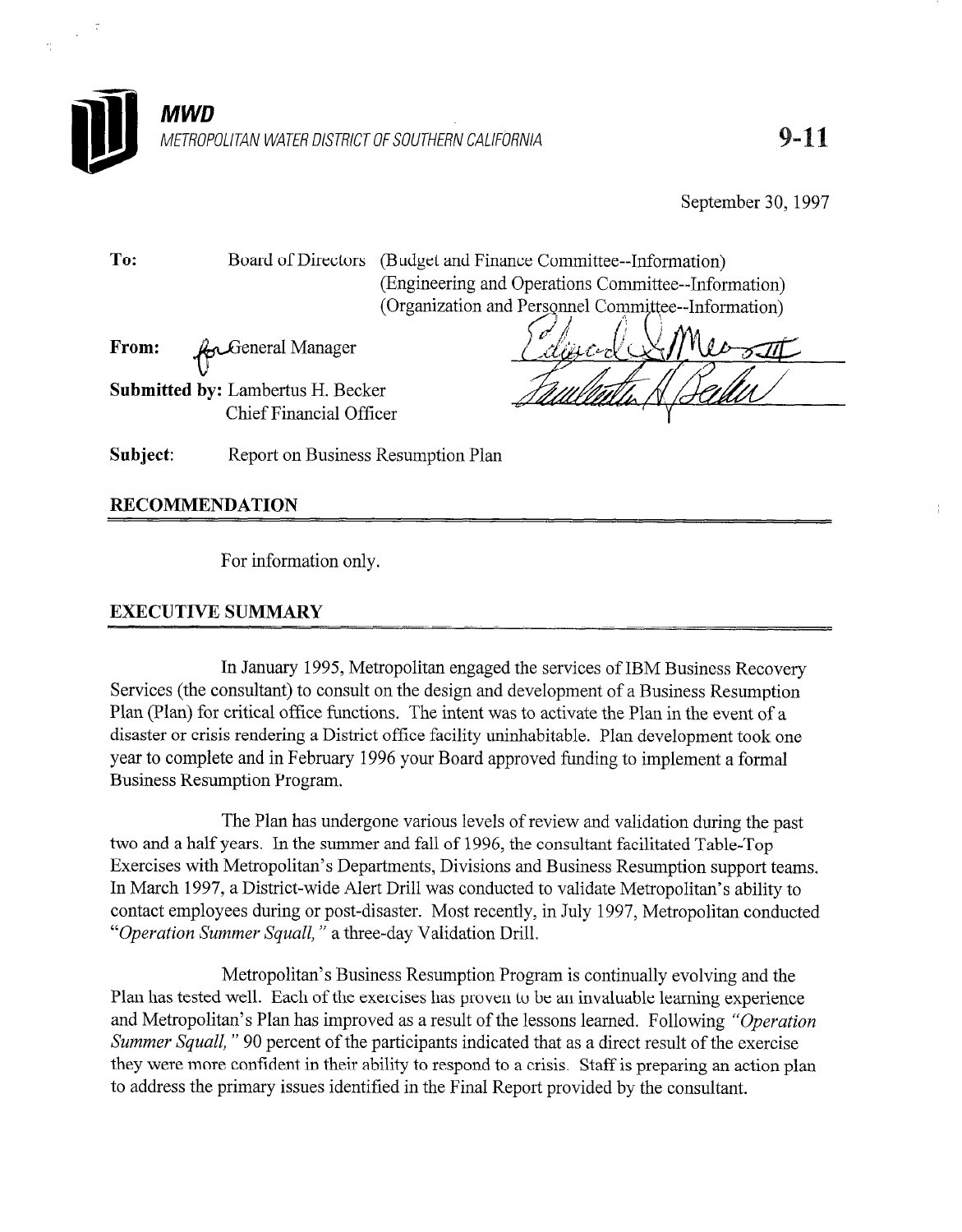## DETAILED REPORT

The District established the Emergency Operations Center (EOC) and developed a comprehensive Emergency Response Plan for the water distribution system in the early 1970's. In the fall of 1994, Metropolitan expanded its emergency preparedness with a decision to develop a District-wide Business Resumption Plan (Plan). The primary purpose of the Plan is to provide a timely recovery of Metropolitan's critical office functions, in the event a disaster or crisis renders one or more District office facilities uninhabitable.

Following an RFP process, a contract was awarded to the consultant to assist District staff with development of the Business Resumption Plan. A management steering committee was established to oversee the project and formal planning sessions began in January 1995. Plan development took approximately one year to complete.

The goal was to establish a plan that would allow Metropolitan to resume critical business functions quickly, yet would require a minimum financial investment pre-disaster. In addition to restoring critical functions, another major objective of the Plan is to resume full business operations within 60 to 90 days. In order to minimize the pre-disaster expenditures, space was identified at District field facilities for temporary placement of employees assigned to critical functions. In most instances, office space, computers, telephones and other peripheral equipment will be shared during this interim period. Assuming the headquarters building is unavailable for occupancy, 15 percent of staff will be relocated immediately following a disaster. The Plan calls for a two week ramp-up to 50 percent of the office staff and every effort will be made to resume all business functions within 60 to 90 days.

It was readily apparent that the size and scope of Metropolitan's Plan would necessitate a need for centralized control. Early in the planning phase it was recommended that Metropolitan establish a command center to oversee and direct the business resumption activities. In June 1995, the General Manager appointed Chief Financial Officer, Bert Becker to head the Business Resumption Command Center (BRCC). Meeting the Plan's objectives requires a multitude of skilled personnel and nearly 100 employees (including primaries and alternates) have been selected to serve on teams which will support the recovery effort. There are five teams which include the Management (Core) Team, Assessment, Deployment, Vital Services and the Employee Emergency Support Program. An organization chart listing the primary responsibilities of each team is attached for your reference.

By action of your Board in February 1996, Metropolitan proceeded with implementation of the Plan. The Plan has undergone various levels of testing to validate its applicability to meeting the District's objectives. During the summer of 1996, the consultant conducted table-top exercises with MWD Departments and Divisions to assist them in validating their critical functions, proposed temporary staff reductions, employee call lists and emergency procedures. A similar exercise was also conducted for the BRCC teams in October 1996.

In March 1997, a District-wide Alert Drill was conducted to demonstrate the capability of Departments and Divisions to contact personnel post-disaster, train employees in communications procedures, set a baseline for "alert" time assumptions and validate the effectiveness of technologies deployed to facilitate communication. The Alert Drill was very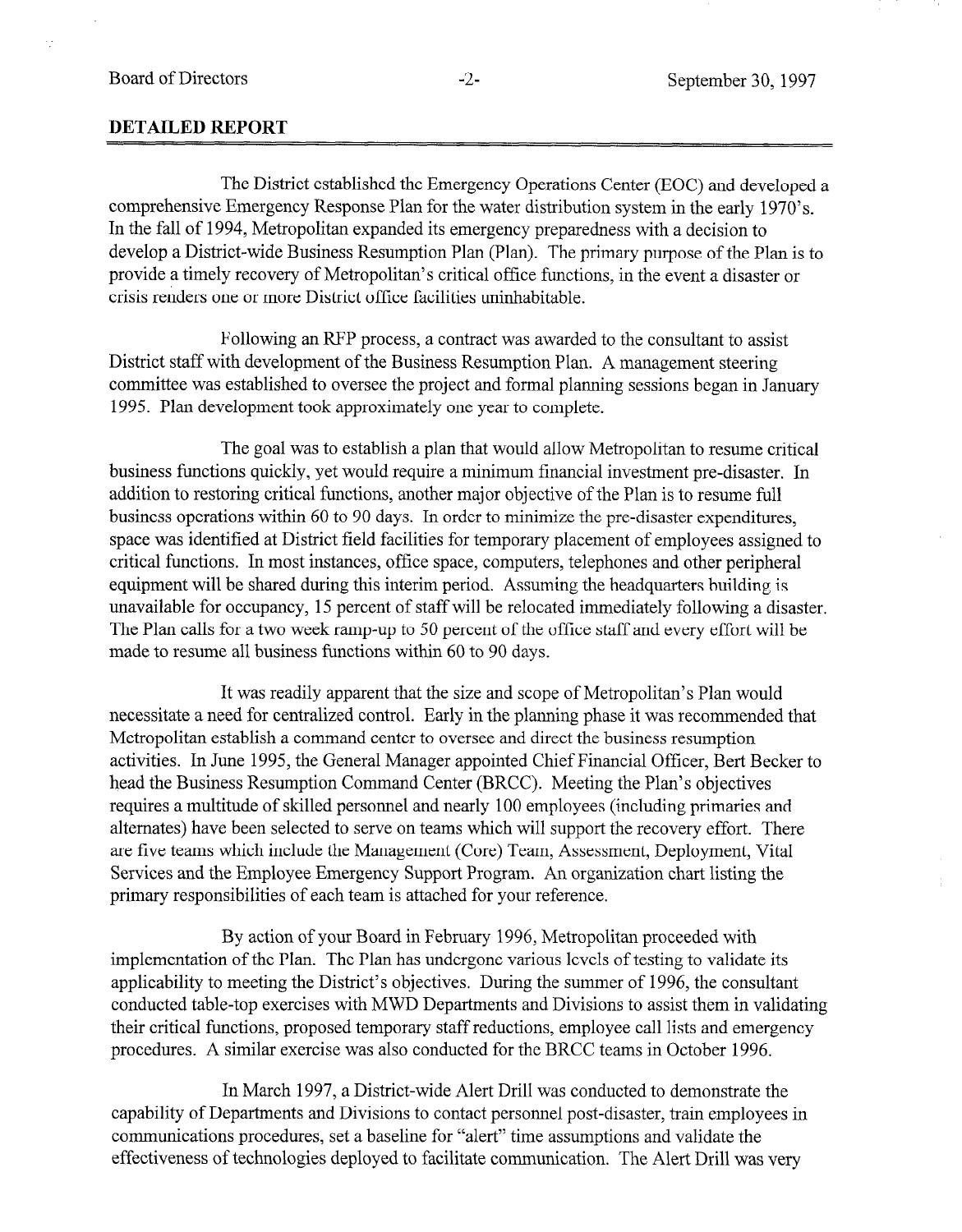successful and provided much needed information. The final objective of the Drill was for the consultant to provide a Findings Report. Recommendations contained in the report will be incorporated into future alert drills and will aid the District in improving its present procedures. It is important to note that this drill was announced in advance which gave Department, Division and BRCC personnel an opportunity for preparation that would not be available if Metropolitan were experiencing a real crisis. The consultant has strongly recommended that this type of drill be conducted again without advance notice to the participants. Following the successful completion of an unannounced drill, Metropolitan can be very confident in its alert procedures.

In July 1997, the District, with assistance from the consultant, conducted a three day Validation Drill of the Business Resumption Command Center and its support teams. The exercise was titled "Operation Summer Squall," the mock disaster was a terrorist takeover of Two California Plaza and over 100 employees participated in some part of the three day exercise. There were a number of objectives identified for the drill including, a "real time" information systems recovery test, simulating the relocation of 500 employees, and testing the functionality and procedures of the BRCC teams. All of the objectives were met and the exercise results exceeded our expectations. The exercise proved to be an excellent learning experience for everyone. Ninety percent of the participants indicated that as a direct result of the validation drill they felt more confident in their ability to respond to a crisis. Staff is preparing an action plan to address the primary issues identified in the Final Report, provided by the consultant.

Each of the exercises has proven to be an invaluable learning tool. Following each drill, changes have been incorporated to improve and streamline the Business Resumption Plan. The Business Resumption Program will continue to evolve and mature in order to ensure a timely, efficient and cost effective recovery for all of Metropolitan's critical corporate functions.

NLK

BDlO-97.doc

Attachment